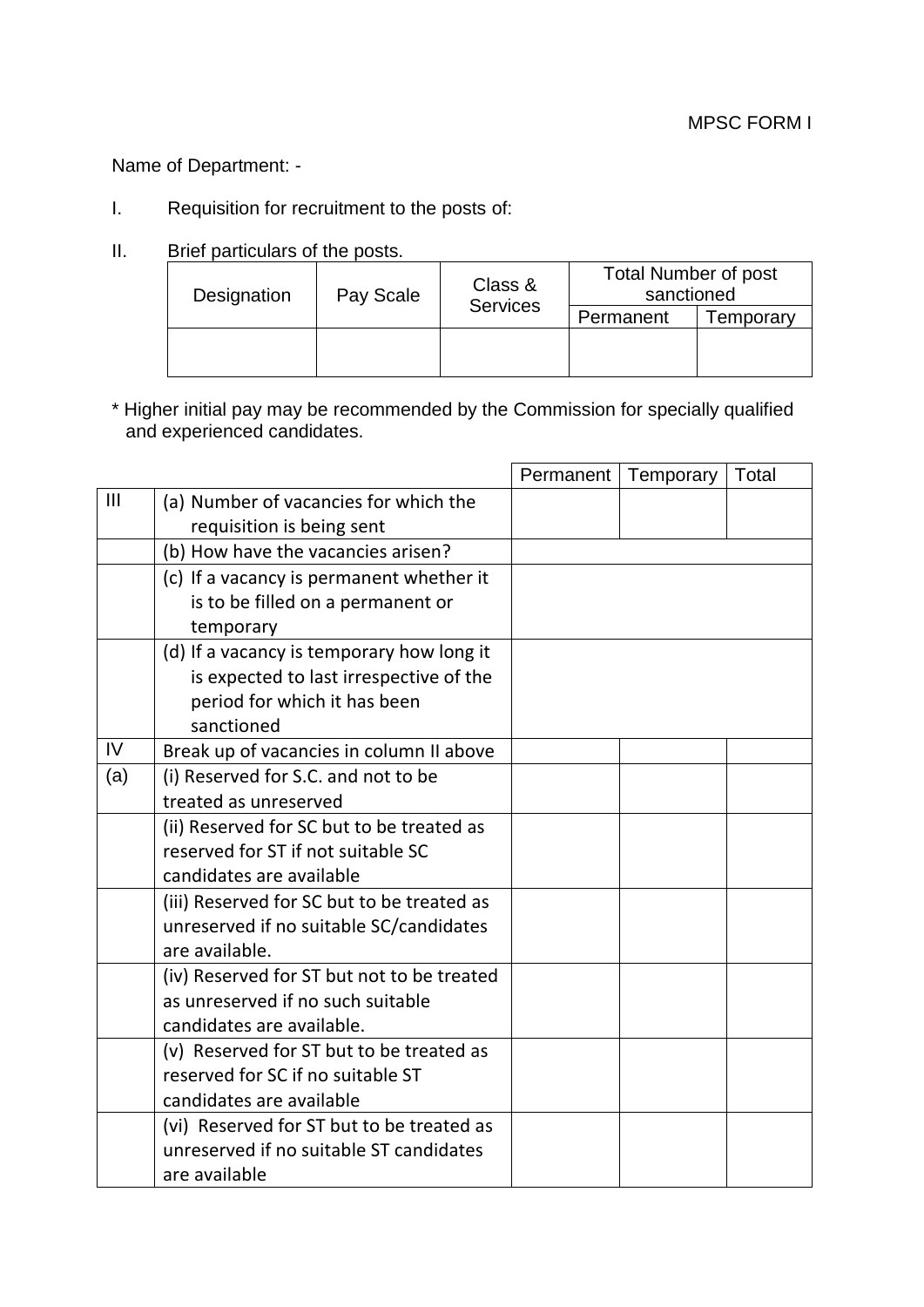|     | (vii) Reserved for OBC and not to be                                             |  |  |
|-----|----------------------------------------------------------------------------------|--|--|
|     | treated as unreserved                                                            |  |  |
|     | (viii) Reserved for OBC but to be treated                                        |  |  |
|     | as reserved for SC/ST if not suitable OBC                                        |  |  |
|     | candidates are available                                                         |  |  |
|     | (ix) Reserved for OBC but to be treated                                          |  |  |
|     | as unreserved if no suitable candidates                                          |  |  |
|     | are available.                                                                   |  |  |
| (b) | (i) Reserved under the quota prescribed                                          |  |  |
|     | by Government for ECOs/SSCOs who                                                 |  |  |
|     | were Commissioned during the                                                     |  |  |
|     | emergency on a temporary basis in the                                            |  |  |
|     | Armed Forces on or after 01.11.1962 and                                          |  |  |
|     | released later according to the phased                                           |  |  |
|     | programme/ invalidated out of service                                            |  |  |
|     | owing to a disability attributable or                                            |  |  |
|     | aggravated by Military service                                                   |  |  |
|     | (ii) Reservation if (b)(i) for                                                   |  |  |
|     | $(1)$ SC                                                                         |  |  |
|     | $(2)$ ST                                                                         |  |  |
|     | (3) OBC                                                                          |  |  |
|     | <b>TOTAL</b>                                                                     |  |  |
| (c) | Un-reserved vacancies                                                            |  |  |
|     | Total of $(a)$ $(b)$ $(i)$ and $(c)$ above                                       |  |  |
|     | Note: The number of vacancies indicated against column IV (b) (ii) for which     |  |  |
|     | suitable SC/ST candidates become available will be treated as reserved for       |  |  |
|     | general candidates belonging to the category of ECO/ECOs. If no such             |  |  |
|     | candidates are available, the reserved vacancies will be treated as un-reserved. |  |  |
| V   | (a) Have Recruitment Rules for the post                                          |  |  |
|     | have been approved by the MPSC?                                                  |  |  |
|     | (b) If so, please quote the number and                                           |  |  |
|     | date of:                                                                         |  |  |
|     | The Commission's Letter<br>(i)                                                   |  |  |
|     | (ii)<br>The notification promulgating                                            |  |  |
|     | the rules                                                                        |  |  |
|     | (c) If, according to the rules, a proportion                                     |  |  |
|     | of the vacancies should be filled by                                             |  |  |
|     | Direct Recruitment, please state                                                 |  |  |
|     | clearly whether                                                                  |  |  |
|     | (i) The present vacancy or vacancies                                             |  |  |
|     | falling in the Direct Recruitment                                                |  |  |
|     | Quota                                                                            |  |  |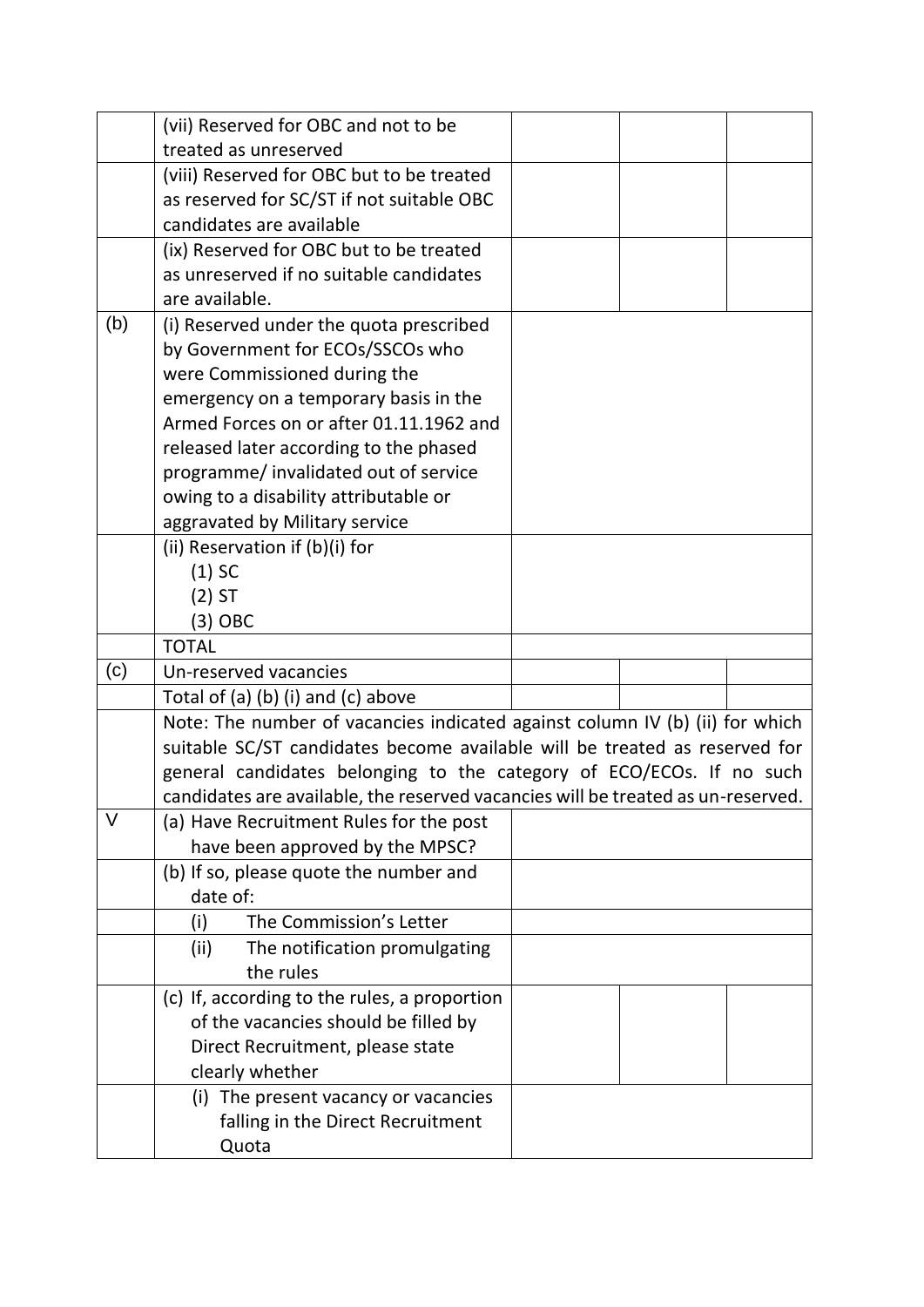|      | (ii) All vacancies following the Direct                                       |  |
|------|-------------------------------------------------------------------------------|--|
|      | Recruitment quota have been                                                   |  |
|      | included in the requisition                                                   |  |
|      | (iii) If the answer to (ii) above is in the                                   |  |
|      | negative, please state clearly the                                            |  |
|      | number of vacancies not being                                                 |  |
|      | reported and the reasons thereof.                                             |  |
|      | (d) If the recruitment rules provided for                                     |  |
|      | other methods being tried before                                              |  |
|      | resorting to Direct Recruitment,                                              |  |
|      | please indicate clearly the action                                            |  |
|      | taken in this behalf.                                                         |  |
| VI   | Particulars of a persons who last held                                        |  |
|      | post(s) regularly against the vacancies in                                    |  |
|      | column III (a) above.                                                         |  |
|      | (a) Name                                                                      |  |
|      | (b) Reference Number and date of                                              |  |
|      | <b>Commission letter</b>                                                      |  |
| VII  | If any ad-hoc interim arrangements were                                       |  |
|      | or have been made to fill the vacancies                                       |  |
|      | mentioned in Column III (a) above                                             |  |
|      | pending selection by the MPSC state                                           |  |
|      | (a) Name of persons so appointed, the                                         |  |
|      | dates and duration of their                                                   |  |
|      | appointments and their age,                                                   |  |
|      | qualification, experience, etc.                                               |  |
|      | (b) Whether the Commission were                                               |  |
|      | consulted in making the ad-hoc                                                |  |
|      | arrangements mentioned in (a)                                                 |  |
|      | above, if so, the number and date of                                          |  |
|      | the Commission's letter                                                       |  |
|      | (c) If the answer to $(b)$ is in the negative,                                |  |
|      | please state reasons for which                                                |  |
|      | reference to the Commission was not                                           |  |
|      | made.                                                                         |  |
|      | Note: (if necessary, this information may be given in the form above or in an |  |
|      | enclosure, duly signed by the Officers who sign the requisition)              |  |
| VIII | (a) Is the post pensionable or un-                                            |  |
|      | pensionable                                                                   |  |
|      | (b) Are there any provident funds of                                          |  |
|      | other benefits and if so, please                                              |  |
|      | specify?                                                                      |  |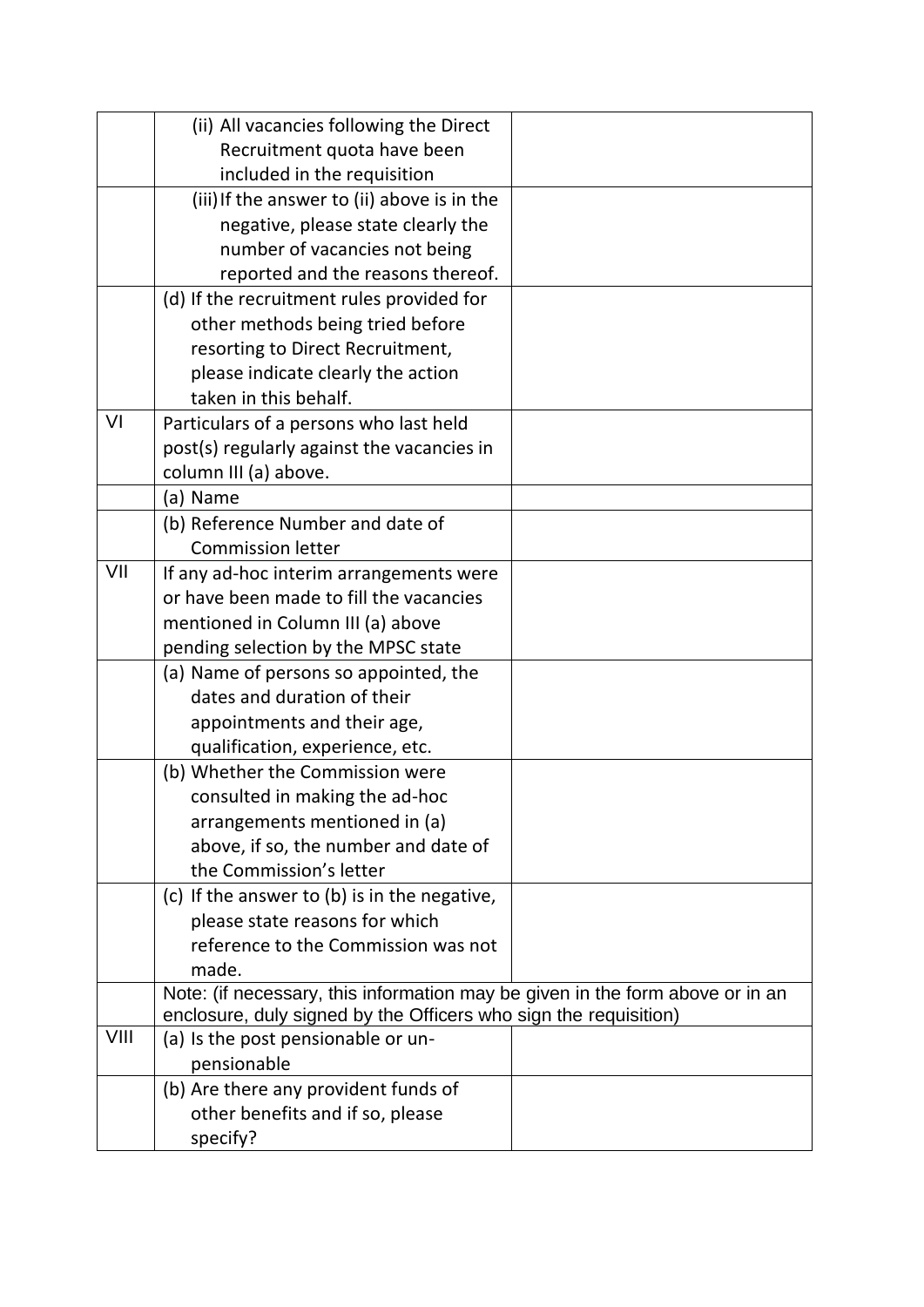|      | (c) Any special concession such as free                                        |  |
|------|--------------------------------------------------------------------------------|--|
|      | quarters, light, water etc.                                                    |  |
| IX   | Period of probation                                                            |  |
| X    | (a) Duties                                                                     |  |
|      | (b) Place or places where the officers will                                    |  |
|      | be required to serve.                                                          |  |
| XI   | When is/are the selected candidate(s)                                          |  |
|      | required to joint                                                              |  |
| XII  | Prospects of promotion to higher post of                                       |  |
|      | time scale if provided in the approved                                         |  |
|      | recruitment rules (please indicate if it is                                    |  |
|      | desired to bring this information to the                                       |  |
|      | notice of candidates)                                                          |  |
| XIII | <b>Qualification required</b>                                                  |  |
|      | (a) Essential                                                                  |  |
|      | (b) Desirable                                                                  |  |
|      | (c) Are the qualifications in (a) and (b)                                      |  |
|      | above in accordance with the                                                   |  |
|      | approved recruitment rules? If not                                             |  |
|      | please state reasons for deviation.                                            |  |
| XIV  | (a) Age limit(s) if any. These rules will be                                   |  |
|      | strictly adhered to by MPSC, in                                                |  |
|      | exceptional circumstances but will in                                          |  |
|      | no case be relaxed beyond the limit                                            |  |
|      | of 3 years.                                                                    |  |
|      | (b) Are the age limit relaxable for                                            |  |
|      | <b>Government Servants&gt;</b>                                                 |  |
|      | (c) Are the limits and the relaxation<br>under (a) and (b) above in accordance |  |
|      | with the prescribed recruitment                                                |  |
|      | rules? If not, please state reasons for                                        |  |
|      | deviation.                                                                     |  |
| XV   | Any other requirement or condition not                                         |  |
|      | covered by the above columns.                                                  |  |
| XVI  | If this requisition is being sent in                                           |  |
|      | response to any reference from MPSC,                                           |  |
|      | please quote their latest reference.                                           |  |
| XVII | If direct recruitment was made                                                 |  |
|      | provisionally for identical post, please                                       |  |
|      | quote                                                                          |  |
|      | Your latest reference number and<br>(i)                                        |  |
|      | date                                                                           |  |